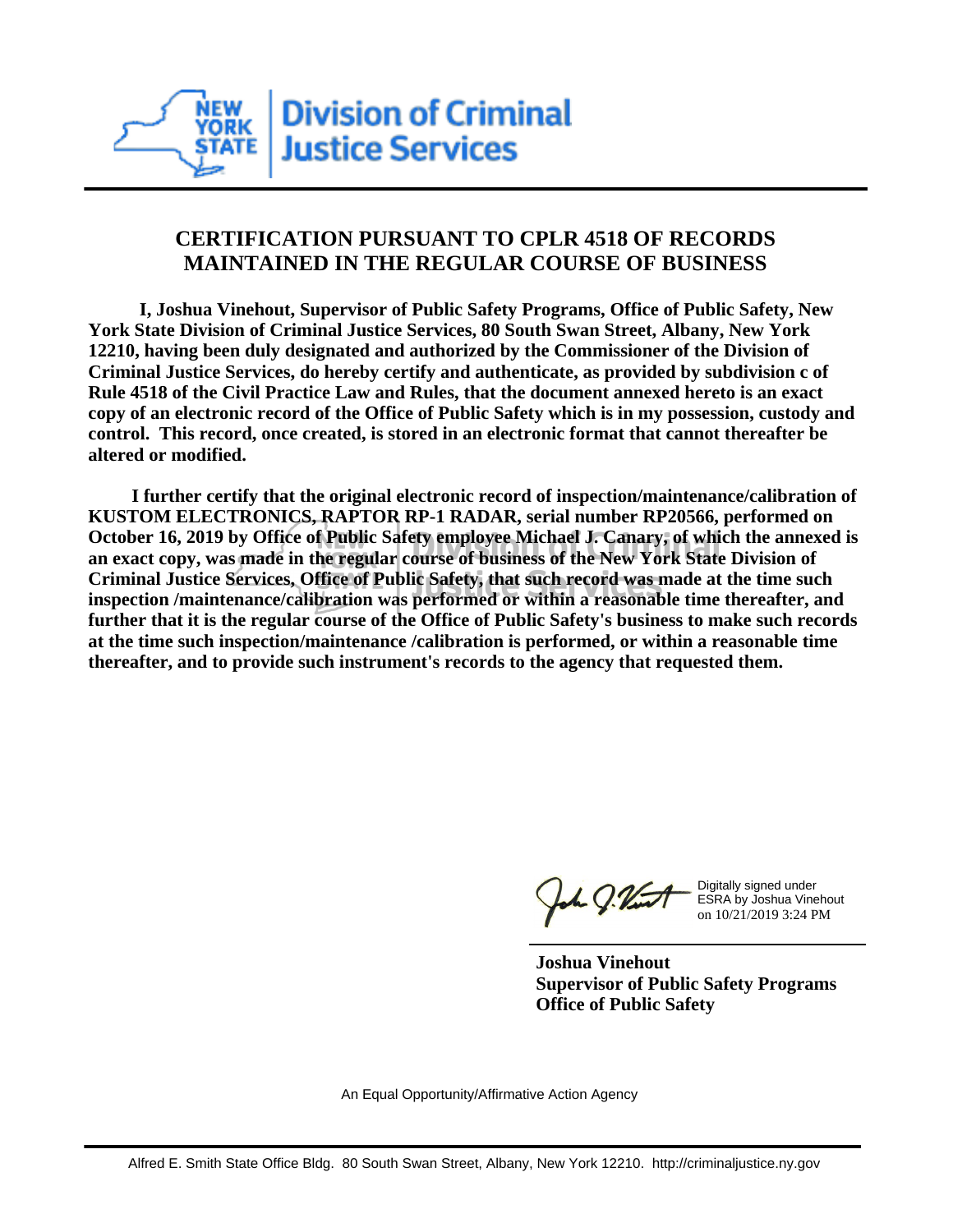## **RADAR RECORD OF INSPECTION / MAINTENANCE / CALIBRATION**

## **Name of Submitting Agency: Stony Point Town Police Department Manufacturer: KUSTOM ELECTRONICS Model: RAPTOR RP-1 Date: October 16, 2019 Serial Number: RP20566**

 **I hereby certify that KUSTOM ELECTRONICS RADAR, model RAPTOR RP-1, serial number RP20566/ / RK27619 / / RK27620, has been calibrated using standards whose accuracies are established by the National Bureau of Standards, or have been derived by the ratio type of self calibration techniques. Calibration has been effected by controlled tests performed on the date indicated above.**

| <b>Test No</b> | <b>Internal Standard</b>                   | <b>Test Result</b> |
|----------------|--------------------------------------------|--------------------|
|                | <b>PAS MPH</b>                             | <b>PAS MPH</b>     |
| <b>Test No</b> | <b>Certification Standard (Stationary)</b> | <b>Test Result</b> |
|                | 65 MPH                                     | 65 MPH             |
|                | 35 MPH<br>YORK                             | 35 MPH             |
| <b>Test No</b> | <b>Certification Standard (Moving)</b>     | <b>Test Result</b> |
|                | 65 MPH                                     | <b>30 MPH</b>      |
|                | <b>35 MPH</b>                              |                    |

**Turning Fork Certification / Date of Certification: October 16, 2019**

| <b>Serial Number</b> | Frequency | <b>Test Result</b> |
|----------------------|-----------|--------------------|
| 61249                | 4731 HZ   | 65 MPH             |

**The above stated tuning fork has been tested and found to oscillate at 4731 Hertz. It will cause a calibration signal of 65 MPH when used with a Doppler traffic radar operating at 24,150 Mhz.**

| <b>Serial Number</b> | <b>Frequency</b> | <b>Test Result</b> |
|----------------------|------------------|--------------------|
| 67427                | 2544 HZ          | 35 MPH             |

**The above stated tuning fork has been tested and found to oscillate at 2544 Hertz. It will cause a calibration signal of 35 MPH when used with a Doppler traffic radar operating at 24,150 Mhz.**

 **I further certify that the entries made in these records were made at the time that the inspection /maintenance/calibration of the above identified RADAR was performed, or within a reasonable time thereafter.**

 *page 1 of 2* 

Digitally signed under ESRA by Michael J. Canary on 10/16/2019 10:56 AM

**Michael J. Canary Highway Safety Equipment Technician Office of Public Safety**

**\_\_\_\_\_\_\_\_\_\_\_\_\_\_\_\_\_\_\_\_\_\_\_\_\_\_\_\_\_\_\_\_\_\_\_\_\_**